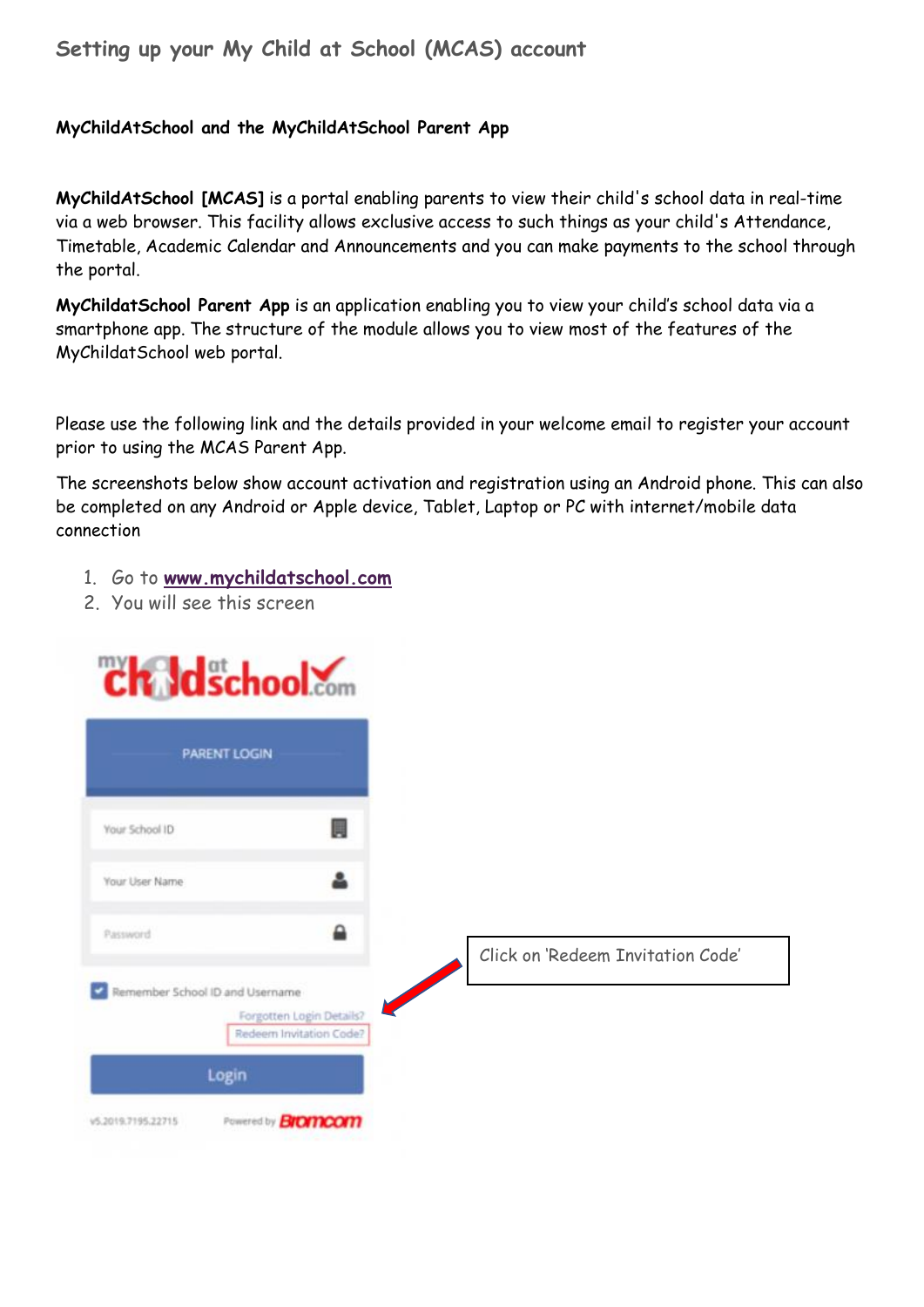3. You will then be taken to this screen

| ch Idschool                 |  |                          |                                                                     |
|-----------------------------|--|--------------------------|---------------------------------------------------------------------|
| REDEEM YOUR INVITATION CODE |  |                          |                                                                     |
| School ID                   |  | Enter                    |                                                                     |
| Username                    |  | $\overline{\phantom{a}}$ | School ID - '11906'<br>Username - provided in your<br>welcome email |
| Invitation Code             |  | $\overline{\phantom{a}}$ | Invitation Code - provided in<br>your welcome email                 |
| I'm not a robot             |  |                          | Tick 'Im not a robot'<br>- Click 'Reedem Code'                      |
| <b>Redeem Code</b>          |  |                          |                                                                     |

4 You will then be taken to this screen.

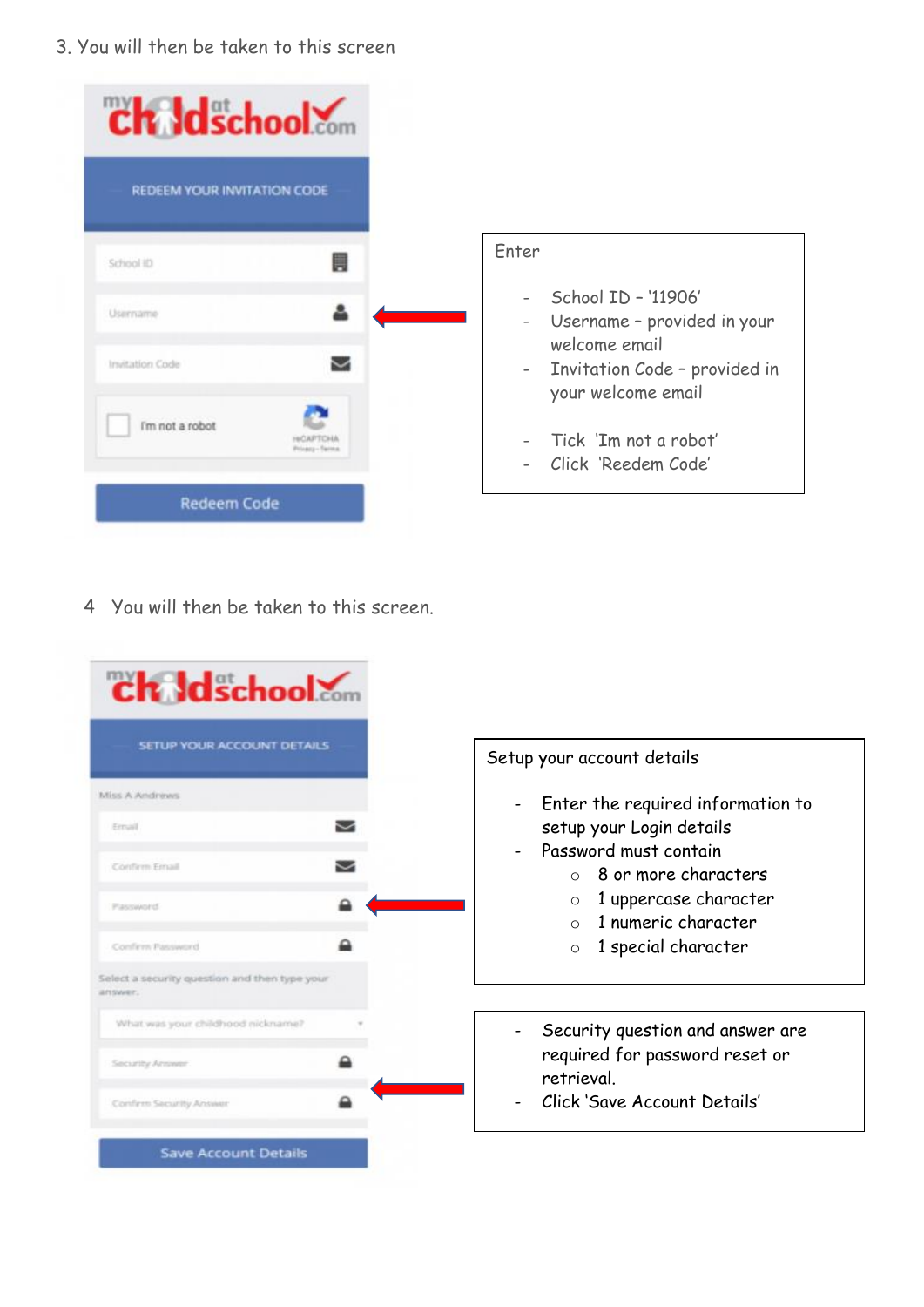## 5 You will receive an email



6 You are now ready to login to the web portal



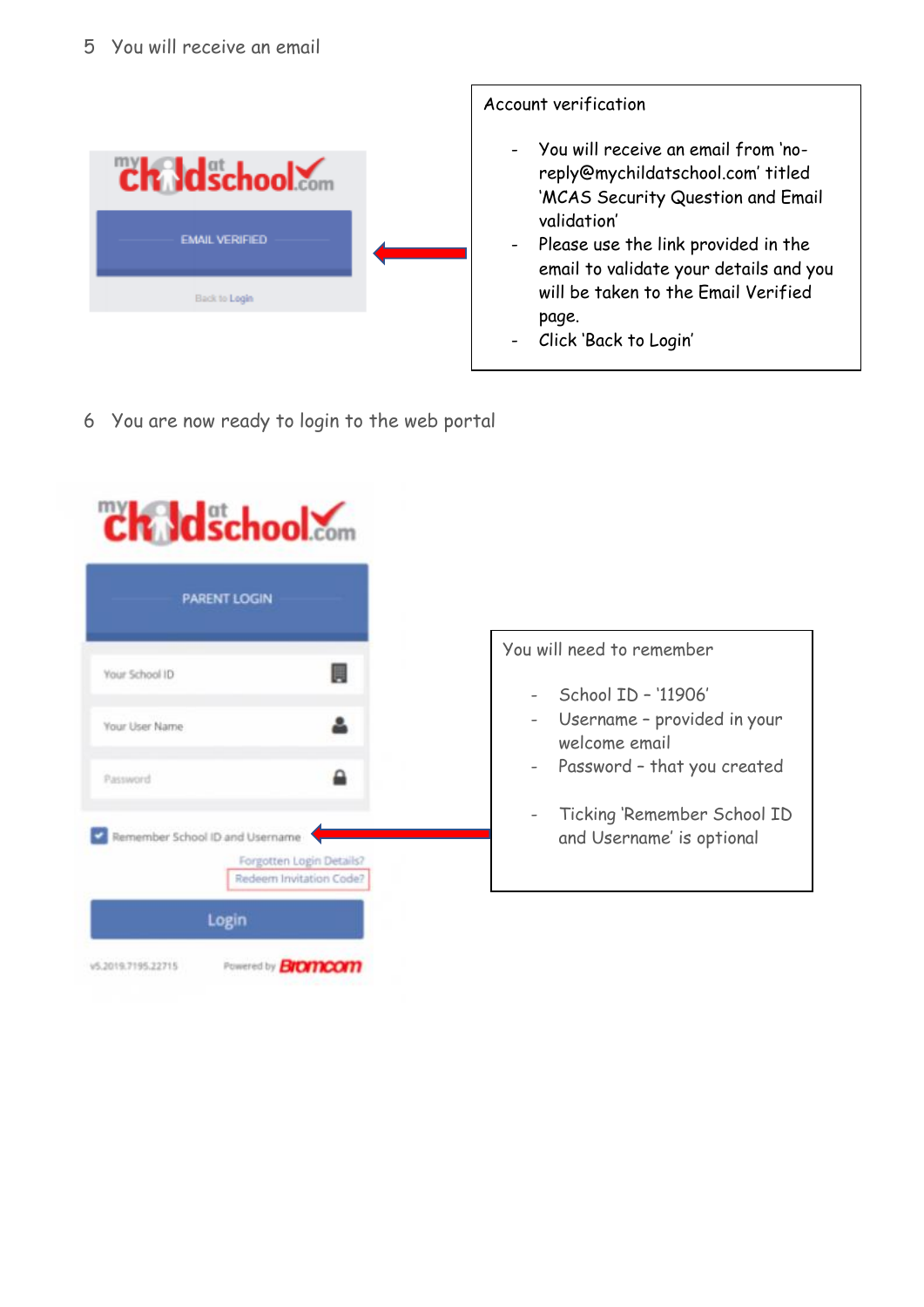7 You can then go to either the Apple app store or the Google Play Store to download the app.

Look up **MCAS Parent App**

Once you have downloaded the App, you can login using your school ID, Username and password that you set up on the portal (as numbers 1-7)



8 You can now use the Parent Portal from either your mobile device via the app or through your web browser using **[www.mychildatschool.com](http://www.mychildatschool.com/)**